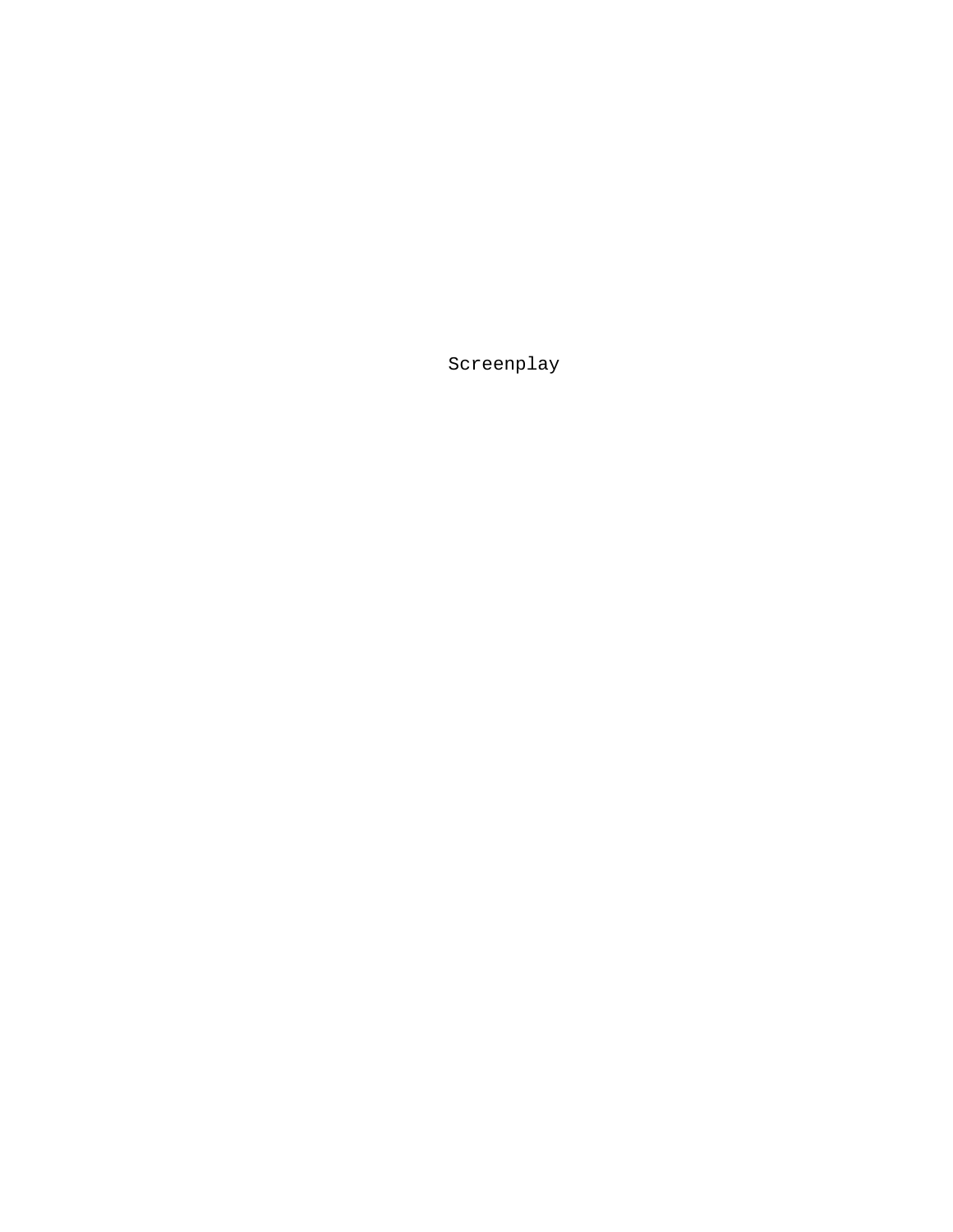## INT. STUDIO

Stephanie sitting in the studio.

#### STEPHANIE

It was Labor Day, 2004. It was getting late and my cousin, Marissa, had somehow convinced me to take our Grandpa's rickety old golf cart out onto a trail in the deep woods.

EXT. OUTSIDE NEAR WOODS- NIGHT

Stephanie and Marissa facing away sitting down.

### STEPHANIE

Uhhmm, I don't know about this... its getting kinda dark, we should just go tomorrow before we leave.

## MARISSA

Don't be such a baby, it only takes like.. fifteen minutes to go all the way out and back.

# STEPHANIE

I guess..... whatever just go, but I'm not driving.

INT. STUDIO

Stephanie sitting in studio.

#### STEPHANIE

Now, this golf cart is the most unreliable piece of machinery ever created by mankind. So, when it started making strange noises, we were not shocked.

## EXT. OUTSIDE IN THE WOODS- NIGHT

Stephanie and Marissa sitting in cart. The cart begins to slow down.

> MARISSA Come on.. hunk of junk.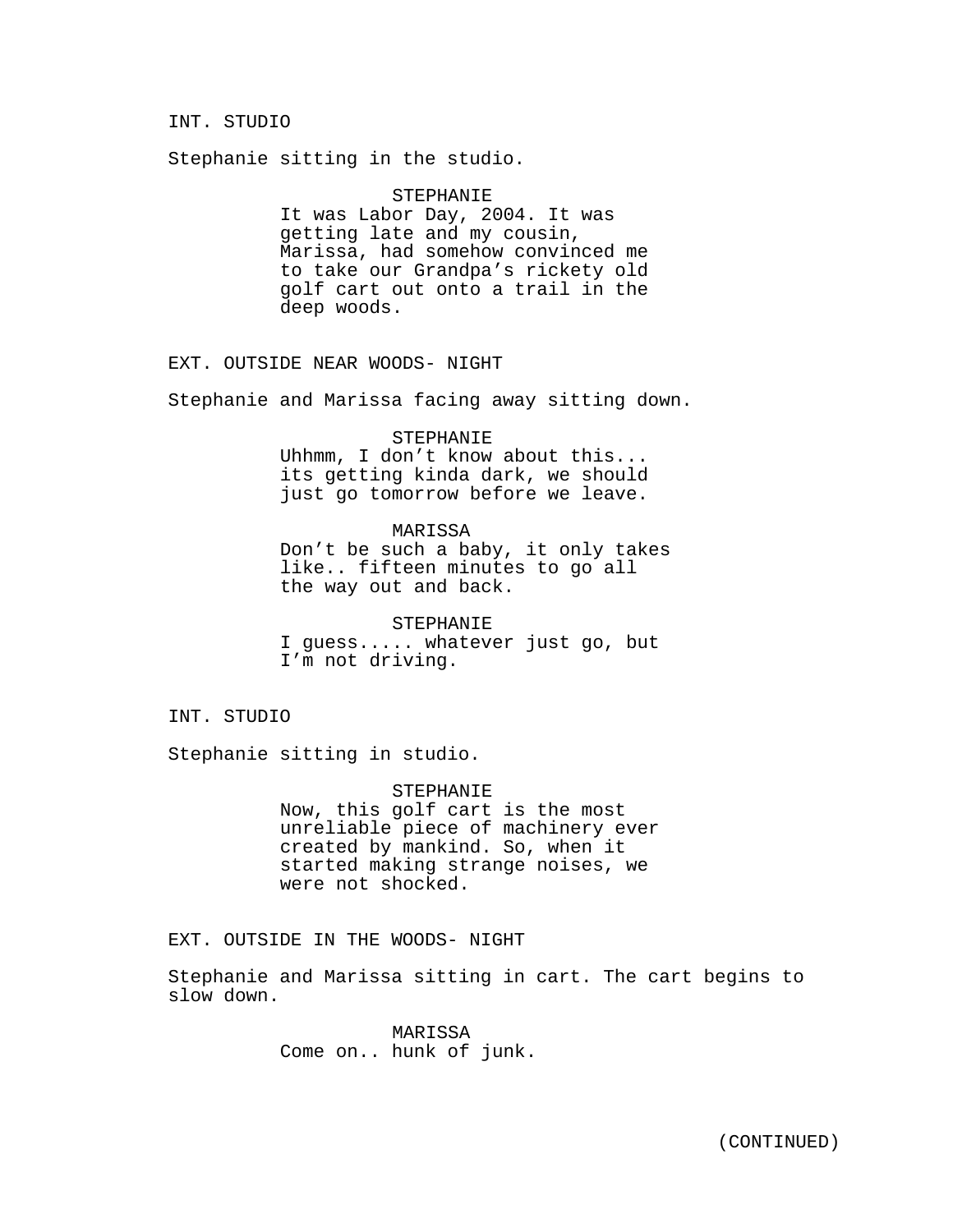STEPHANIE HOLY CRAP! HOLY CRAP! HOLY CRAP! WE'RE GONNA DIE OUT HERE!

MARISSA Would you relax, we're almost to the end... it does this all the time...

The cart rolls to a stop and the headlights flicker out. Both girls instantly look at each other and wail at the top of their lungs.

### STEPHANIE & MARISSA

### AAAAAAAAGGGHHHHHHHAHAHAHAHAHHHHHHHHHHHHH

INT. STUDIO

Stephanie sitting in the studio.

STEPHANIE

So that went on for about 5 minutes. Marissa finally grew a pair and decided we should try to figure out how to fix it. Until...

EXT. OUTSIDE IN THE WOODS- NIGHT

Both girls standing on each side of the cart.

SFX. RUNNING FOOTSTEPS- GETTING INCREASING LOUDER

Both girls jump back in the cart close together, motionless.

STEPHANIE What the eff is that?!

MARISSA

Shut up!

STEPHANIE WHAT. THE. EFF. IS. THAT!!??!!

MARISSA

SHUT UP!!!